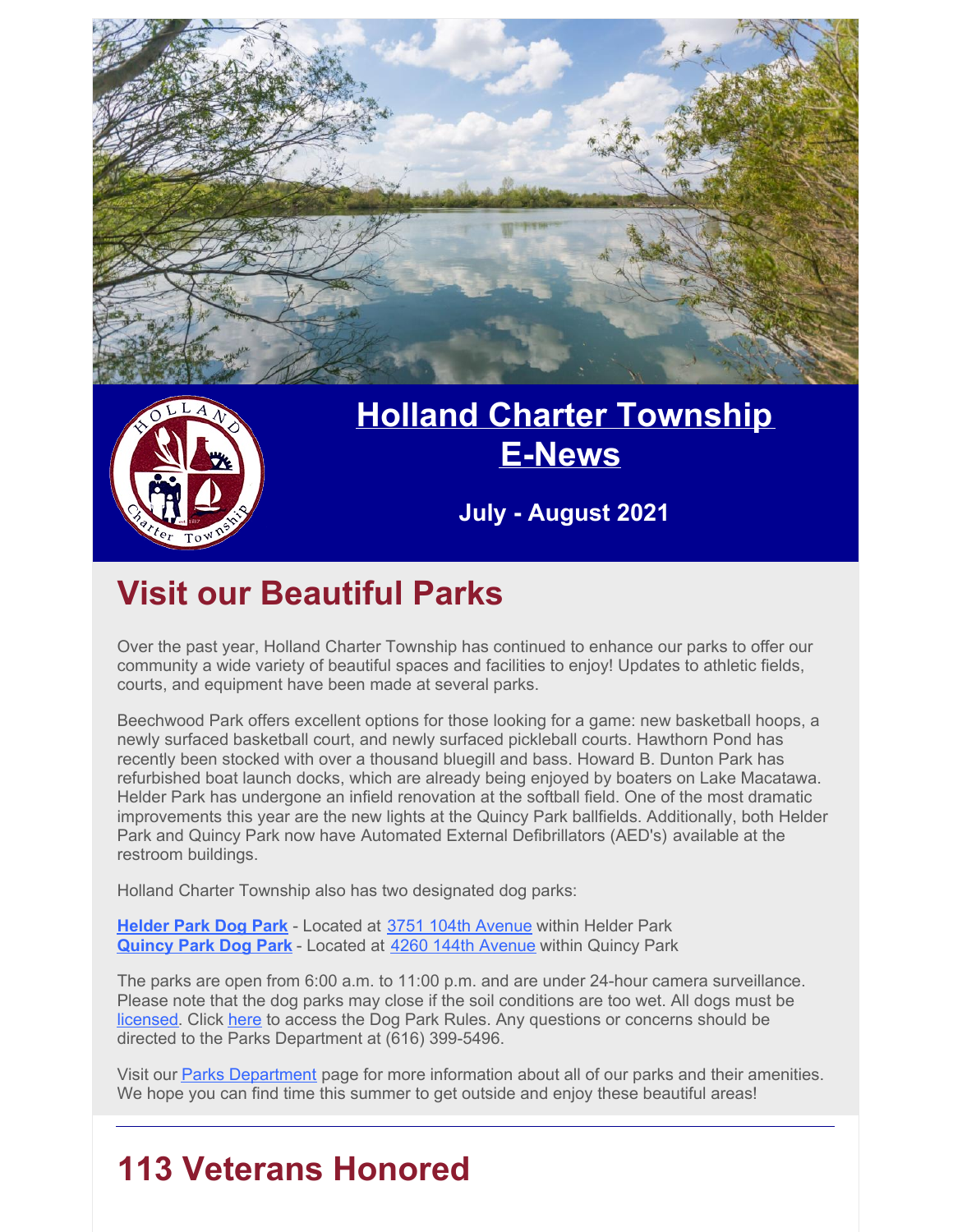

**The Daughters of the American Revolution (Elizabeth Schuyler Hamilton Chapter)** placed a total of 113 flags in the Township's North Holland Cemetery to honor veterans for Memorial Day. The flags will stay up through Labor Day.

The Township thanks the volunteers for their time and service in continuing this important tradition.

## **July & August Township Meetings**

**Board of Trustees (7:00 pm)** July 15 | August 5 | August 19

**Planning Commission (7:00 pm)** July 6 **|** August 3

**Zoning Board of Appeals (5:30 pm)** July 27 **|** August 24

For agendas and meeting minutes, click [here](https://www.hct.holland.mi.us/agendas-minutes).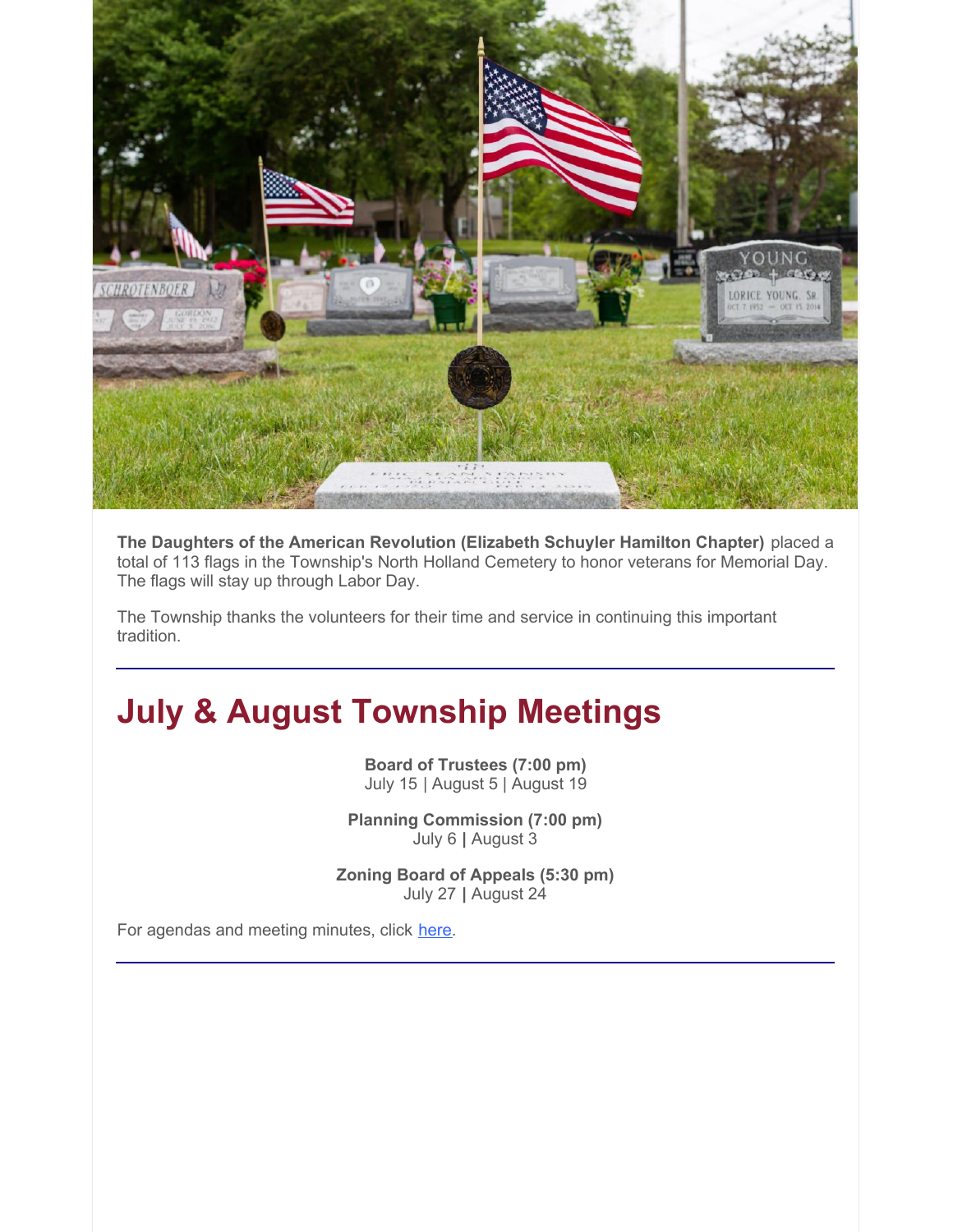

## **Offices Closed for Independence Day**

The Holland Charter Township Offices will be closed July 2 through July 5 in observance of Independence Day. Please have a safe and enjoyable holiday weekend!

## **2020 Water Quality Report**

**2020 Drinking Water Quality Report Available:** The Holland Charter Township consolidated water system's Water Quality Report for Holland, Park, and Zeeland Townships is available online at [www.hct.holland.mi.us/wqr](http://www.hct.holland.mi.us/wqr). This report contains important information about the source and quality of your drinking water. To have a copy mailed to you, contact Holland Charter Township Public Works department at 616-396-1891.

### **Summer Taxes Due On September 14**

Summer tax bills will be mailed out to property owners on July 1. The deadline to pay without penalty is September 14. Tax payments may be mailed, submitted online by credit card (extra charge applies) or brought to the Treasurer's office Monday through Friday (8:00 am to 5:00 pm). After business hours, you may use the drop box located between the double doors at the front entrance of the Township Offices.

Summer Tax Deferment: If your annual household income is \$40,000 or less and you are 62 years of age or older, a veteran, a farmer or are disabled, you may be eligible for a deferment (postponement) of payment of your summer property taxes. Deadline to apply is September 14, 2021. Complete the Application of Summer Taxes online and e-mail it to Treasurer@hct.holland.mi.us or mail to: HCT Treasurer's Office 353 N. 120th Avenue Holland, MI 49424

### **2021 Clean Up Days**

Take your unwanted items to our Clean Up Days!

**July 17 | September 18**

**Time:** 7:00 am - Noon

**Location:** Black River Recycling 11531 [Lakewood](https://goo.gl/maps/sVKkwpL1B9Thbtgh6) Boulevard, between 120th and 112th Avenues (first driveway east of Action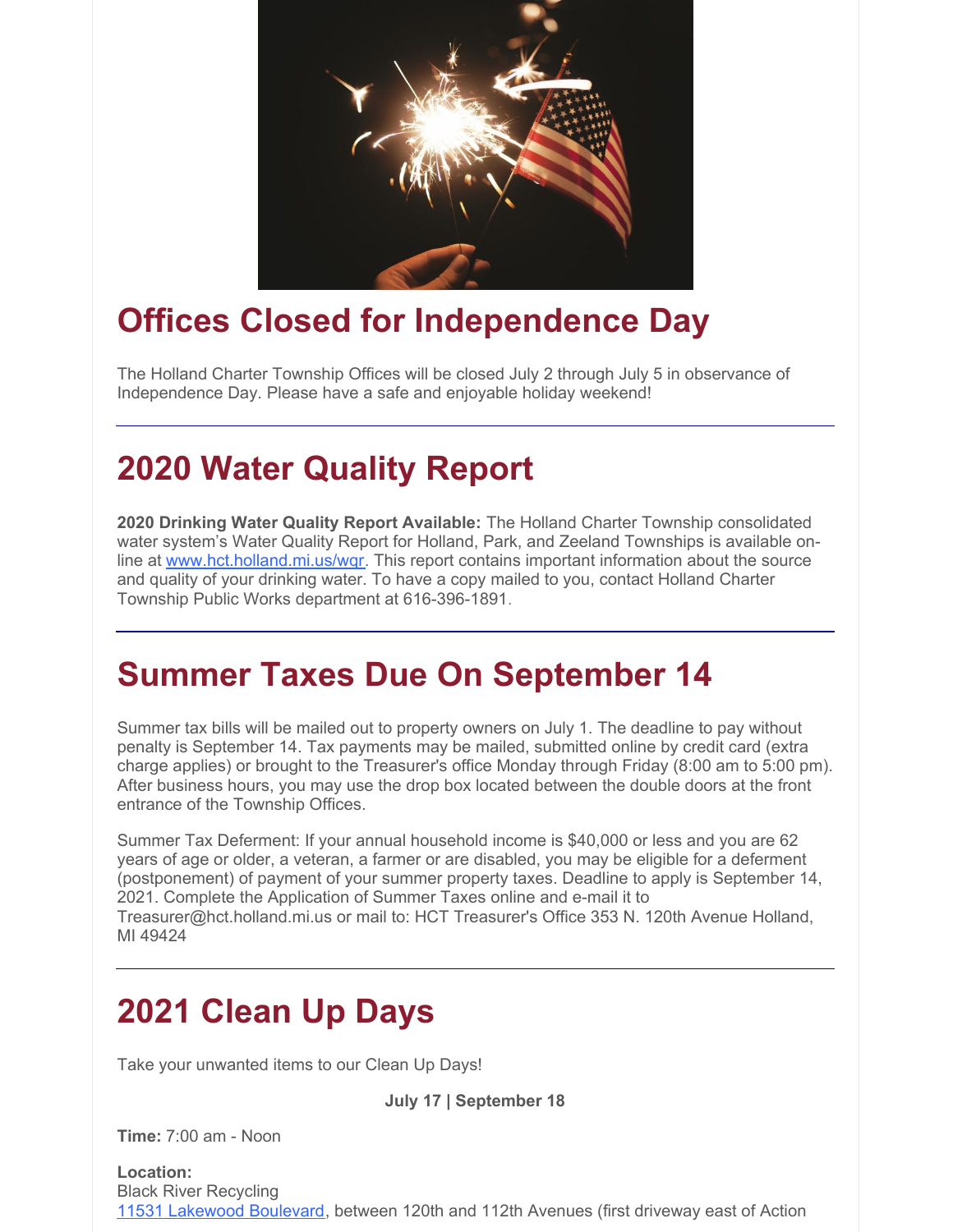Supply at 11560 Lakewood Boulevard).

#### **Materials that will NOT be accepted:**

Paints, drain oils, solvents and other petroleum products; fuel tanks; sealed containers. Household garbage; loose roofing materials (must be boxed or bagged); boats larger than 12 feet long.

Lawn and yard waste, branches and tree stumps will not be accepted.

#### **Accepted materials for recycling include:**

Household recyclables: paper, plastics, tin cans, etc.

#### **Accepted materials for disposal include:**

Furniture, appliances; batteries; automobile tires (limit of 4 per household). Electronic equipment including computers, printers, TV's, monitors, audio equipment and electronic power tools.

Find information on the disposal of hazardous waste on Ottawa County's Environmental Health [website](https://www.miottawa.org/Health/OCHD/eco.htm).

**Proof of residency is required**. The Township reserves the right to refuse any items that are deemed too large or too difficult to handle.

### **2021 Leaf & Yard Waste Recycling**

#### **Guidelines for Recycling Services:**

- · Materials accepted are grass clippings, leaves, brush, branches, and limbs (up to 12" diameter).
- · Brush must be separated from grass clippings and leaves.
- · No plastic, contaminates, treated lumber or stumps accepted.
- · Customer is responsible for unloading and separating recycling materials.
- · No commercial vehicles for these recycling services.
- · These leaf and yard waste recycling services are open to Holland Charter Township residents without a drop off fee during the dates specified. Proof of residency may be requested.

#### **Location:**

Chips Groundcover, LLC 13057 [Quincy](https://goo.gl/maps/GzuMexp8JEsLTvWk7) Street (West of US-31)

**Times/Dates:**

#### **8:00 am - 5:00 pm**

Friday, September 17 Friday, October 29 Friday, November 5 Friday, November 12 Friday, November 19

#### **9:00 am - 2:00 pm**

Saturday, September 18 Saturday, October 30 Saturday, November 6 Saturday, November 13 Saturday, November 20

### **Burn Permits NOT Being Issued**

Open burning permits are not issued from May - August. Campfires are permitted given that they are not a nuisance and are 50 feet from any residence not located on the same property. Please call Community Development if you have any questions at (616) 395-0196.

### **Building Permits**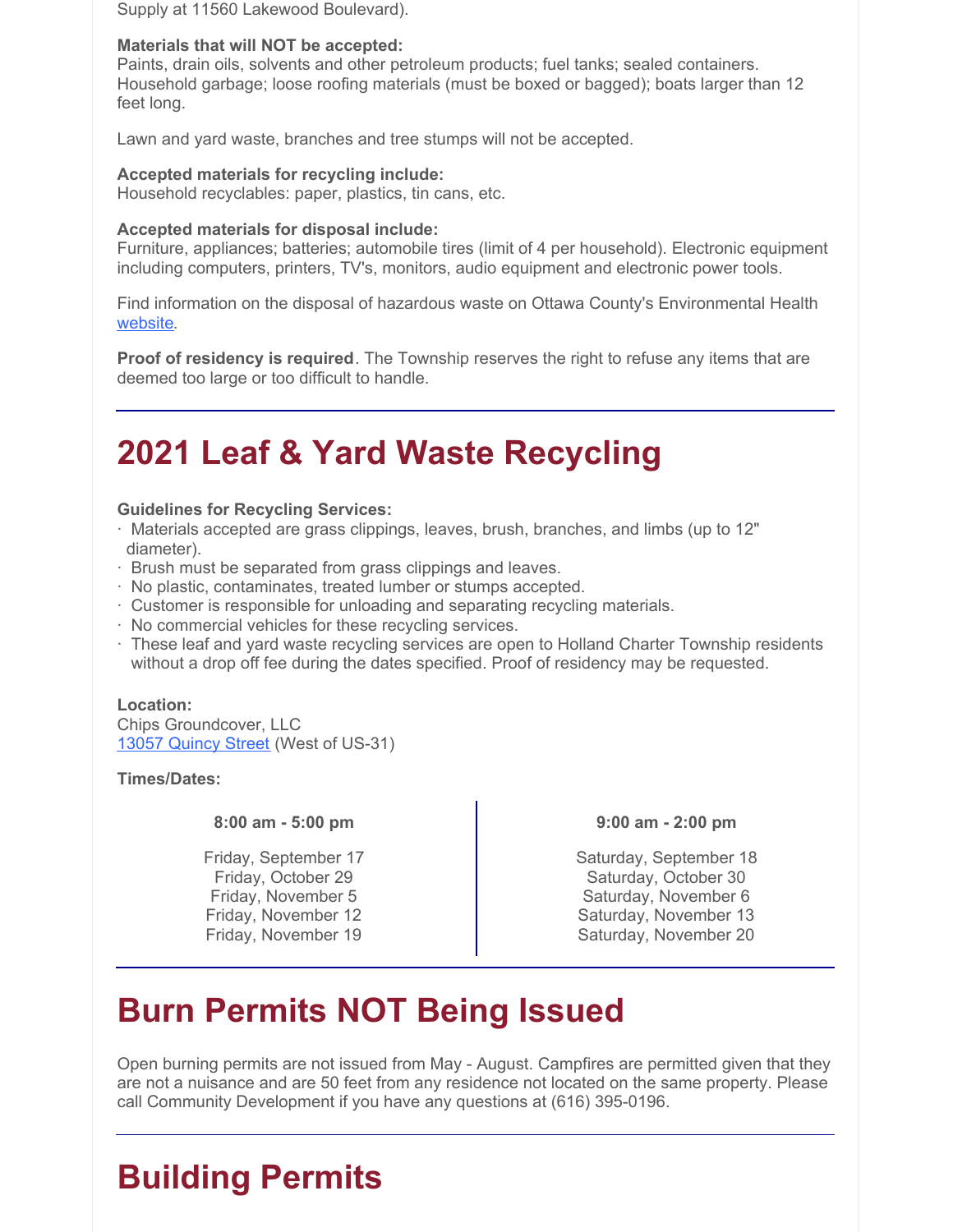To ensure the safety of your summer building projects, building permits are required through the Community Development Department. Please call Building at (616) 395-0196 for more information. Click [here](https://hct.holland.mi.us/forms/building-department-forms-information-packets/forms-1/91-residential-building-permit-application/file) for the Residential Building Permit Application.



# **Cemetery Ordinance**

Please note these important pieces of information related to the Cemetery [Ordinance](https://library.municode.com/mi/holland_charter_township,_(ottawa_co.)/codes/code_of_ordinances?nodeId=COOR_CH8CE):

- Cemetery hours are from dawn until dusk.
- Flower containers must be the traditional green, metal handled flower container. Containers hung on shepherd's rods are prohibited. Each plot is allowed one flower container. These containers can be purchased at many home and gardening stores.
- Artificial flowers are not allowed.
- Grave decorations not allowed include pinwheels, statues, stones, wood chips, glass, clay and plastic pots and containers, solar and other lighting devices, bags, baskets, boxes, foods, picture frames, mausoleums, tombs, effigies, etc.
- Chairs, benches and similar seating are not allowed.
- The cemetery fall clean-up begins after October 15. All metal flower containers must be removed by then.

If you have any questions, please call the Clerk's office at (616) 396-2345 #7.

### *Community News*

### **Ottawa County Fair**

Save the date for the Ottawa County Fair: **July 26-31, 2021!** One of Michigan's best county fairs will be back this summer, with many of your favorite rides, games, food vendors, and agricultural education. The planning has begun, and information is available at the Ottawa County Fair [Website](https://www.ottawacountyfair.com/).

### **Broadband Internet Survey**

Help the Ottawa County Data Collection Steering Committee increase broadband Internet access in our area!

Take a brief 5 minute survey and broadband speed test that will help create an accurate map of Internet connectivity in Ottawa County. This data will be leveraged to assist in broadband planning efforts!

Take the survey and learn more at: [MichiganMoonshot.org/Ottawa](https://www.merit.edu/Ottawa/), or to request a paper survey, please call (616)-738-4852.

## **Herrick District Library News**